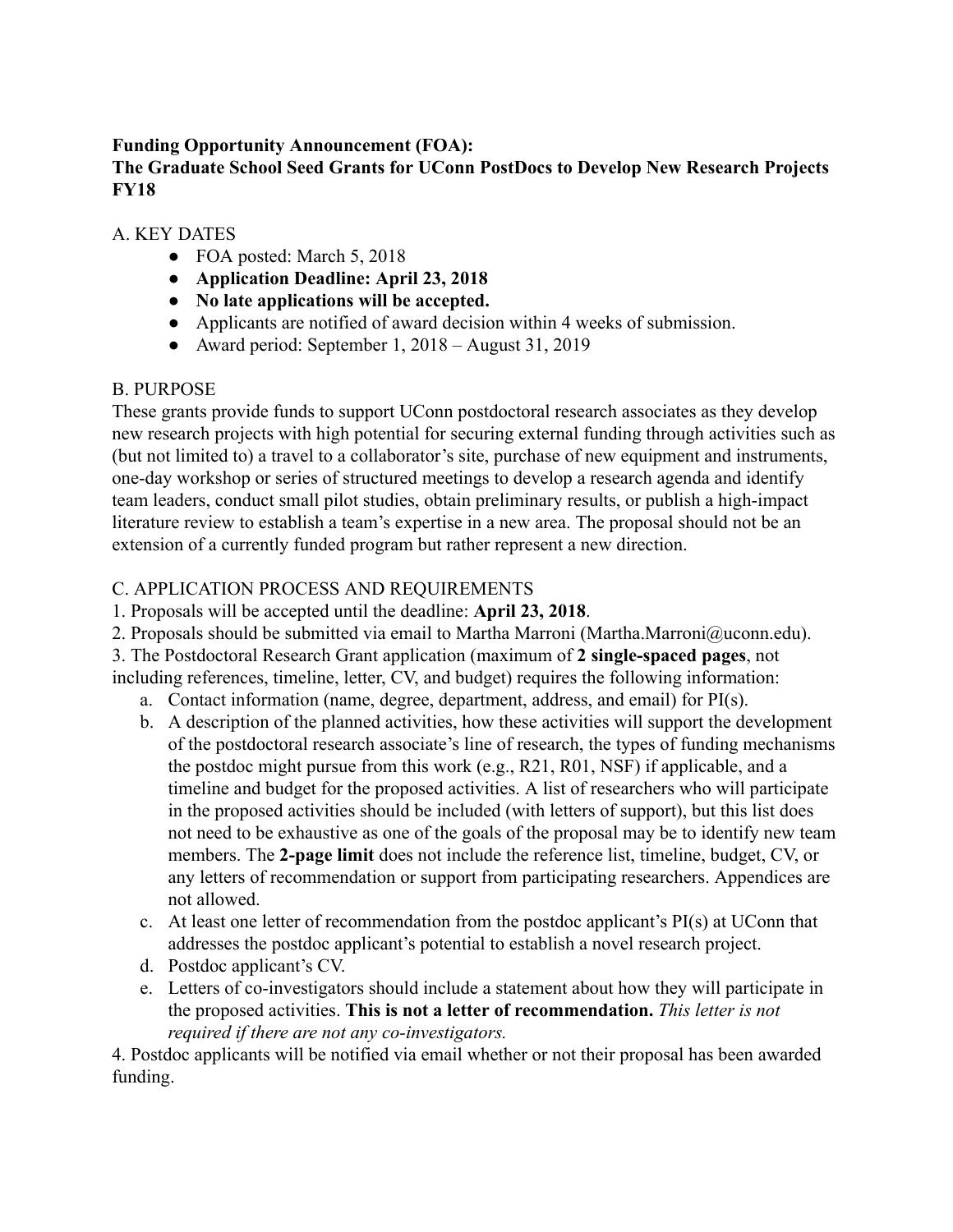## D. FUNDING AVAILABILITY AND REQUIREMENTS

- Three awards will available: First place winner will receive \$2000, and two second-place winners will receive \$1000 each.
- A total amount of \$4000 will be awarded.
- Funds may be used to support expenses such as:
- Travel to a collaborator's laboratory including travel, accommodation, visa fees, and bench fees.
- Workshop expenses including food, room rentals, external speakers fees/travel if justified to move the team forward, and copying of workshop materials.
- Routine research-related expenses such as renting and purchasing of specialized equipment and software, paying research assistants with specialized skills necessary for the proposed project, payment of participants, copying of research material (e.g., questionnaires, consent forms).
- Publication fees.
- The Graduate School may request modifications to the budget during the review process.

## **Seed grant funds may not be used for the following:**

- a. Principal Investigator's, Co-Investigator's, or any faculty member's salary.
- b. Living expenses.
- c. Institutional memberships in professional organizations.
- d. Indirect costs, including clerical and administrative personnel salaries.
- e. Tuition.
- f. Routine office equipment.
- g. Student tuition and/or fees.

# E. PROJECT AND INVESTIGATOR ELIGIBILITY

**1.** Proposals must be novel.

**2.** The investigator must have an advanced degree (e.g., PhD, MD, PharmD), have an eligible postdoctoral research associate appointment (see below) affiliated with UConn Storrs (i.e., under the Graduate School).

**3.** Eligible appointments are UConn postdoctoral research associates, postdoctoral fellows, or postdoctoral scholars.

**4.** Ineligible faculty appointments are tenured or tenure-track faculty, in-residence research faculty, clinical faculty, other research faculty, research scientists/scholars, lecturers, research assistants and research associates, visiting titles, and adjunct faculty.

**5.** Graduate students are not eligible for this opportunity.

**6.** If funded, late changes to the project's objectives and budget will require approval from relevant Graduate School staff.

**7.** An individual may only submit one proposal for this competition.

## F. REVIEW CRITERIA

Priority for funding will be based on the following review criteria, in no particular order:

• Scientific merit of the research idea.